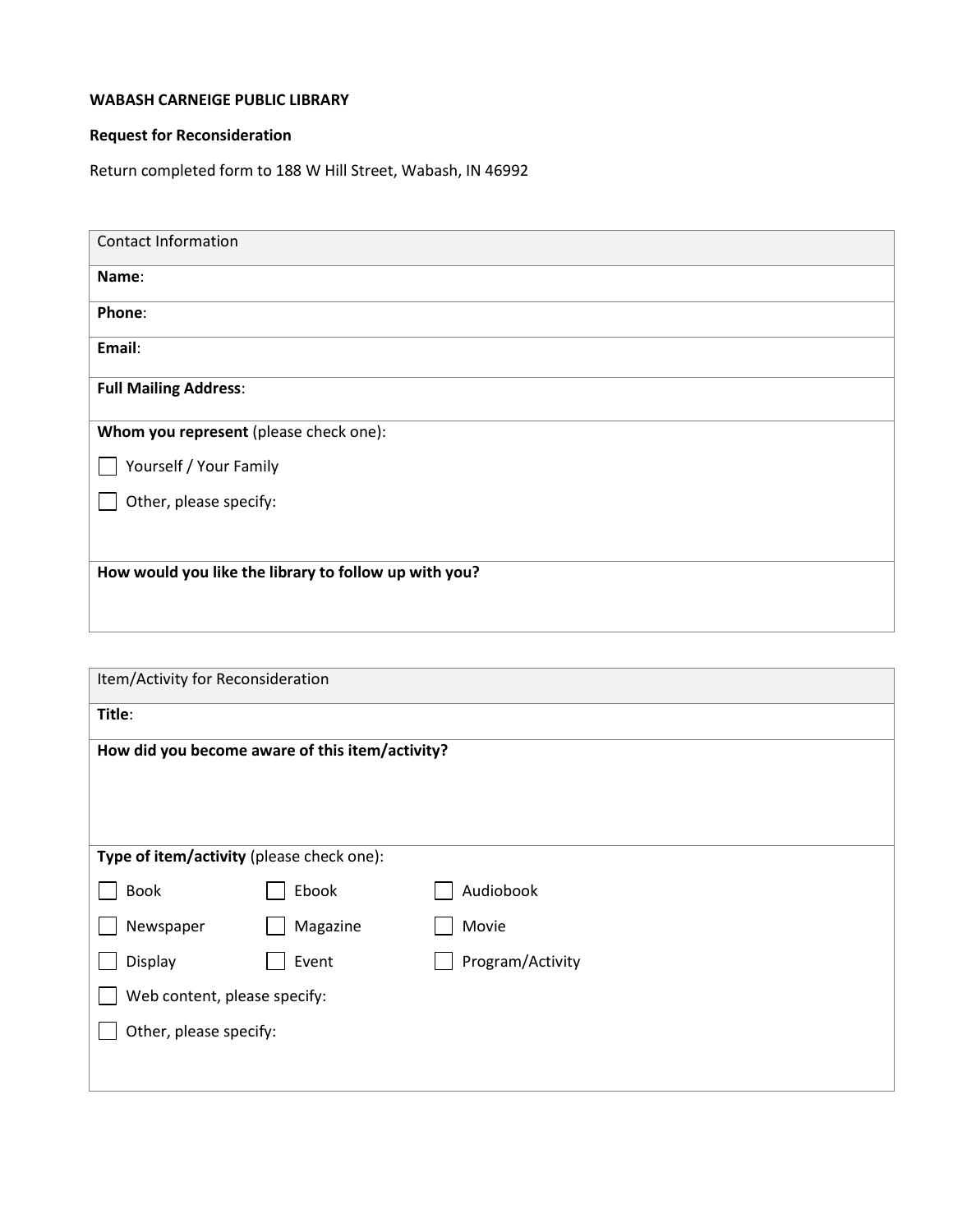**If an Event, Program or Display, have you personally seen or participated in its entirety?** On what date?

**For all other, have you personally examined/read the entire resource?** If not, what sections did you review?

Reason for Request

**What concerns you about the item/activity?**

Please discuss the reasons you want us to consider in reviewing the resource.

**To what parts are you objecting?** Please be as specific as possible.

**Do you suggest any resource(s) that provide additional information and/or other viewpoints on this topic?**

**Specifically, what action are you requesting the library consider?**

Thank you for your patronage and concern.

The Library Director will follow up with you within 14 business days of receiving this completed form.